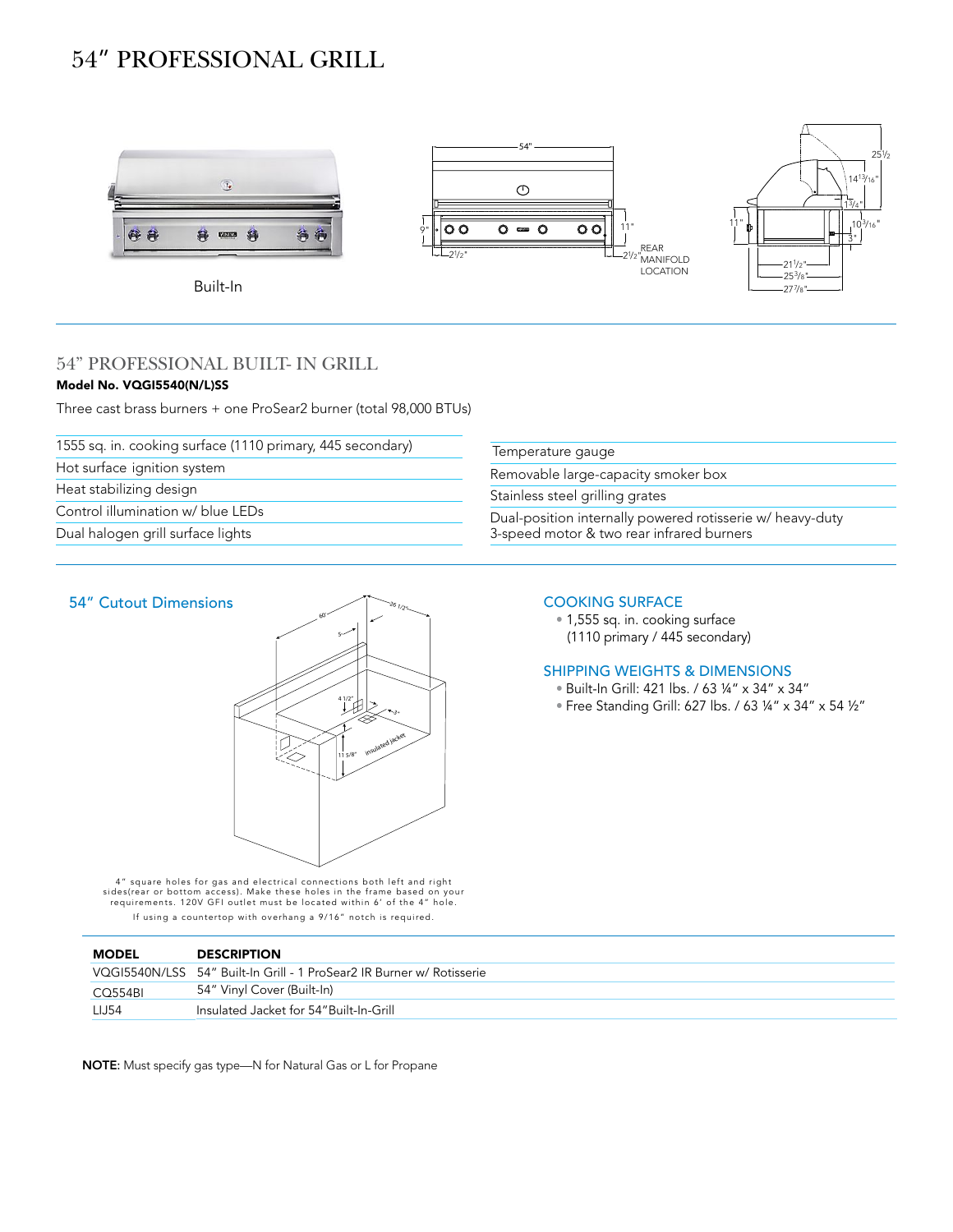

## 42" PROFESSIONAL BUILT- IN GRILL

## Model No. VQGI5420(N/L)SS

•Two cast brass burners and one ProSear 2™ Burner (total 73,000 BTUs)

| 1200 sq. in. cooking surface (855 primary, 345 secondary) | Temperature gauge<br>Removable large-capacity smoker box  |  |
|-----------------------------------------------------------|-----------------------------------------------------------|--|
| Hot surface ignition system                               |                                                           |  |
| Heat stabilizing design                                   | Stainless steel grilling grates                           |  |
| Control illumination w/ blue LEDs                         | Dual-position internally powered rotisserie w/ heavy-duty |  |
| Dual halogen grill surface lights                         | 3-speed motor & rear infrared burner                      |  |
|                                                           |                                                           |  |

### 42" Cutout Dimensions



4" square holes for gas and electrical connections both left and right sides(rear or bottom access). Make these holes in the frame based on your requirements. 120V GFI outlet must be located within 6' of the 4" hole.

#### COOKING SURFACE

• 1200 sq. in. cooking surface (855 primary / 345 secondary)

#### SHIPPING WEIGHTS & DIMENSIONS

- Built-in Grill: 346 lbs. / 51 ½" x 34" x 34"
- Freestanding Grill: 524 lbs. / 51 ½" x 34" x 54 ½"

If using a countertop with overhang a 9/16" notch is required.

| <b>MODEL</b>  | <b>DESCRIPTION</b>                                      |
|---------------|---------------------------------------------------------|
|               |                                                         |
| VOGI5420N/LSS | 42" Built-In Grill - 1 ProSear2 IR Burner w/ Rotisserie |
| CO542BI       | 42" Vinyl Cover (Built-In)                              |
| LIJ42         | Insulated Jacket for 42"Built-In-Grill                  |

NOTE: Must specify gas type—N for Natural Gas or L for Propane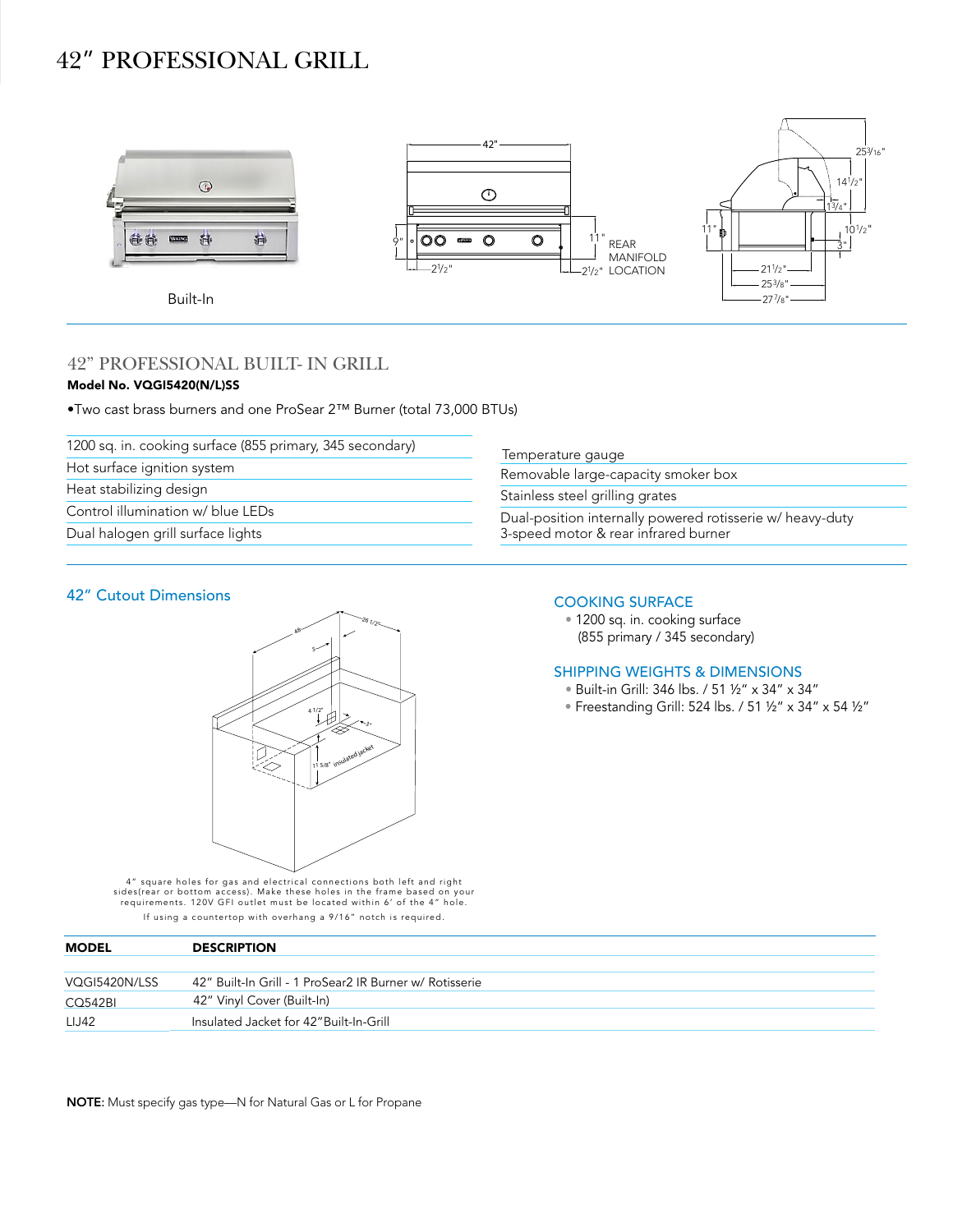

## 36" PROFESSIONAL BUILT- IN GRILL

### Model No. VQGI5360(N/L)SS

•Two cast brass burners and one ProSear 2™ Burner (73,000 BTUs)

| 935 sq. in. cooking surface (640 primary, 295 secondary) | Temperature gauge                                         |  |
|----------------------------------------------------------|-----------------------------------------------------------|--|
| Hot surface ignition system                              | Removable large-capacity smoker box                       |  |
| Heat stabilizing design                                  | Stainless steel grilling grates                           |  |
| Control illumination w/ blue LEDs                        | Dual-position internally powered rotisserie w/ heavy-duty |  |
| Dual halogen grill surface lights                        | 3-speed motor & rear infrared burner                      |  |
|                                                          |                                                           |  |

## 36" Cutout Dimensions



4" square holes for gas and electrical connections both left and right sides(rear or bottom access). Make these holes in the frame based on your requirements. 120V GFI outlet must be located within 6' of the 4" hole. If using a countertop with overhang a 9/16" notch is required.

MODEL DESCRIPTION VQGI5360N/LSS CQ536BI 36" Built-In Grill - 1 ProSear2 IR Burner w/ Rotisserie LIJ36 Insulated Jacket for 36"Built-In-Grill 36" Vinyl Cover (Built-In)

NOTE: Must specify gas type—N for Natural Gas or L for Propane

#### COOKING SURFACE

• 935 sq. in. cooking surface (640 primary / 295 secondary)

#### SHIPPING WEIGHTS & DIMENSIONS

- Built-In Grill: 291 lbs. / 46" x 31 ½" x 33 ¾"
- Freestanding Grill: 414 lbs. / 46" x 31 ½" x 54 ½"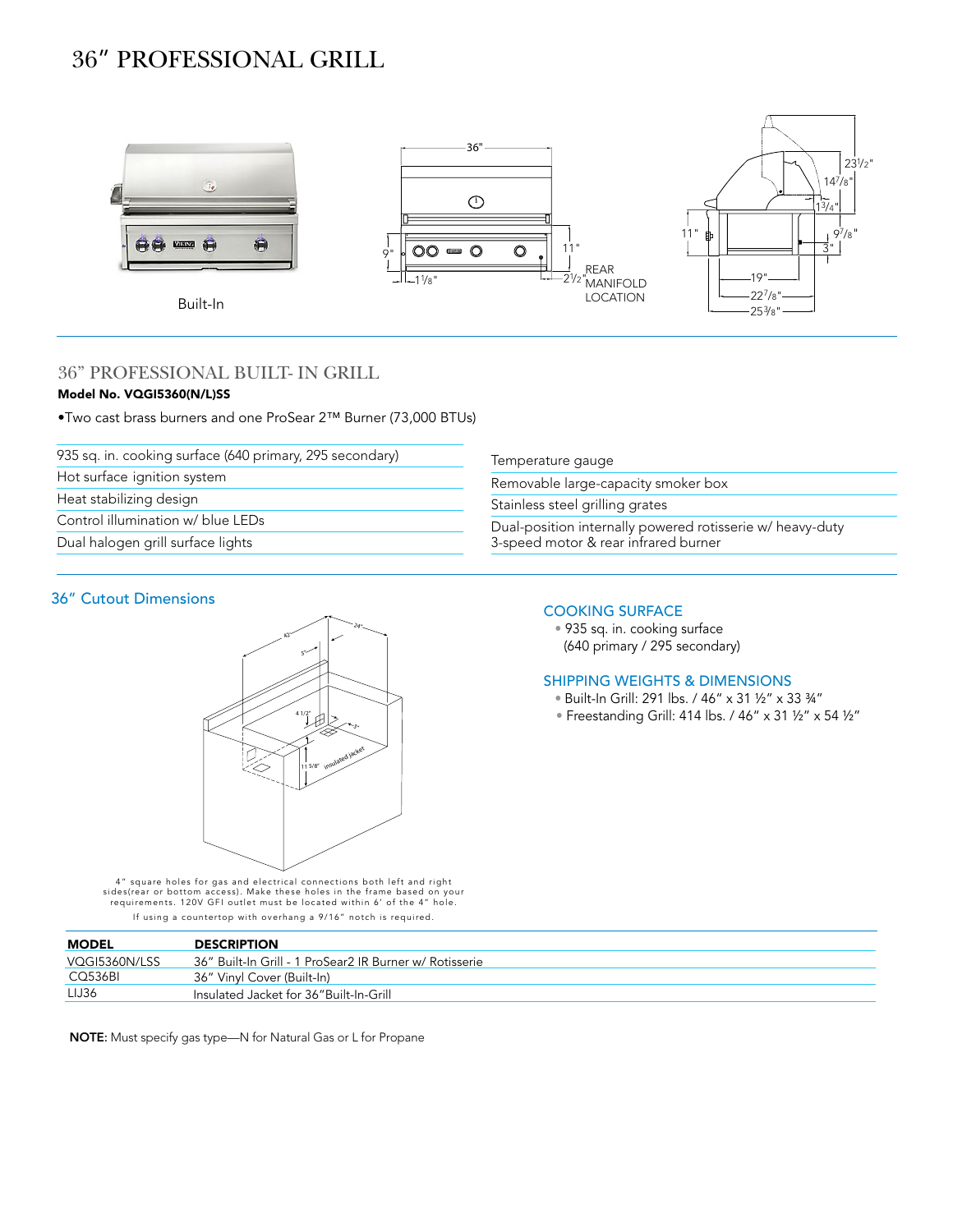

## 30" PROFESSIONAL BUILT- IN GRILL

### Model No. VQGI5300(N/L)SS

•One cast brass burner and one ProSear 2™ Burner (48,000 BTUs)

| 840 sq. in. cooking surface (600 primary, 240 secondary) | Temperature gauge                                         |  |
|----------------------------------------------------------|-----------------------------------------------------------|--|
| Hot surface ignition system                              | Removable large-capacity smoker box                       |  |
| Heat stabilizing design                                  | Stainless steel grilling grates                           |  |
| Control illumination w/ blue LEDs                        | Dual-position internally powered rotisserie w/ heavy-duty |  |
| Halogen grill surface light                              | 3-speed motor & rear infrared burner                      |  |

COOKING SURFACE

• 840 sq. in. cooking surface (600 primary / 240 secondary)

SHIPPING WEIGHTS & DIMENSIONS

• Built-in Grill: 241 lbs. / 38 ½" x 34 ¼" x 37"

• Freestanding Grill: 362 lbs. / 38 ½" x 34 ¼" x 58 ½"

#### 30" Cutout Dimensions



4" square holes for gas and electrical connections both left and right sides(rear or bottom access). Make these holes in the frame based on your requirements. 120V GFI outlet must be located within 6' of the 4" hole. If using a countertop with overhang a 9/16" notch is required.

| <b>MODEL</b> | <b>DESCRIPTION</b>                                      |
|--------------|---------------------------------------------------------|
| L30PSR-2     | 30" Built-In Grill - 1 ProSear2 IR Burner w/ Rotisserie |
| CQ530BI      | 30" Vinyl Cover (Built-In)                              |
| LIJ30        | Insulated Jacket for 30" Built-In-Grill                 |

NOTE: Must specify gas type—N for Natural Gas or L for Propane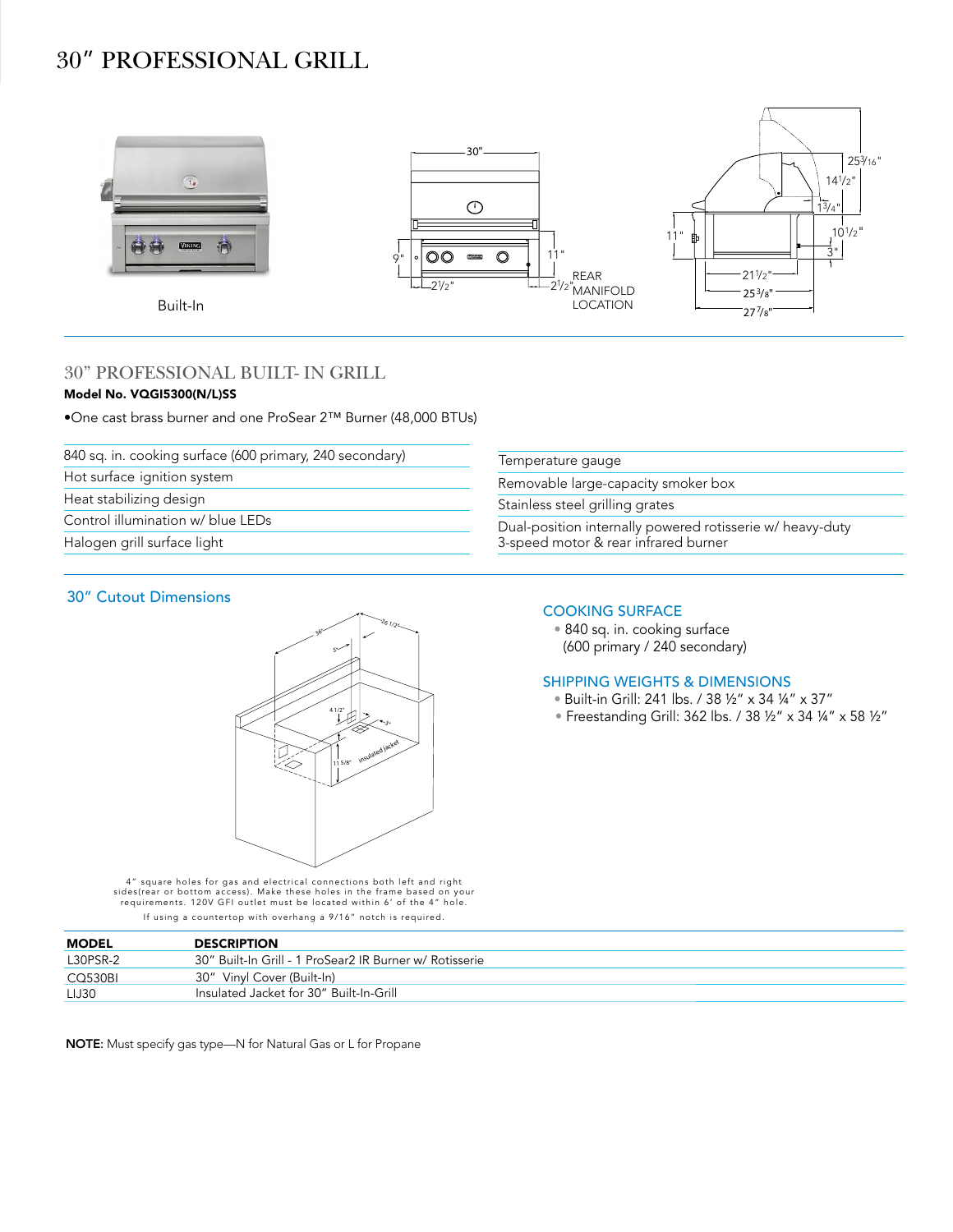# PROFESSIONAL GRILLS: FREESTANDING

54" PROFESSIONAL FREESTANDING GRILL

Model No. VQGFS5540(N/L)SS



42" PROFESSIONAL FREESTANDING GRILL



## 36" PROFESSIONAL FREESTANDING GRILL

Model No. VQGFS5360(N/L)SS